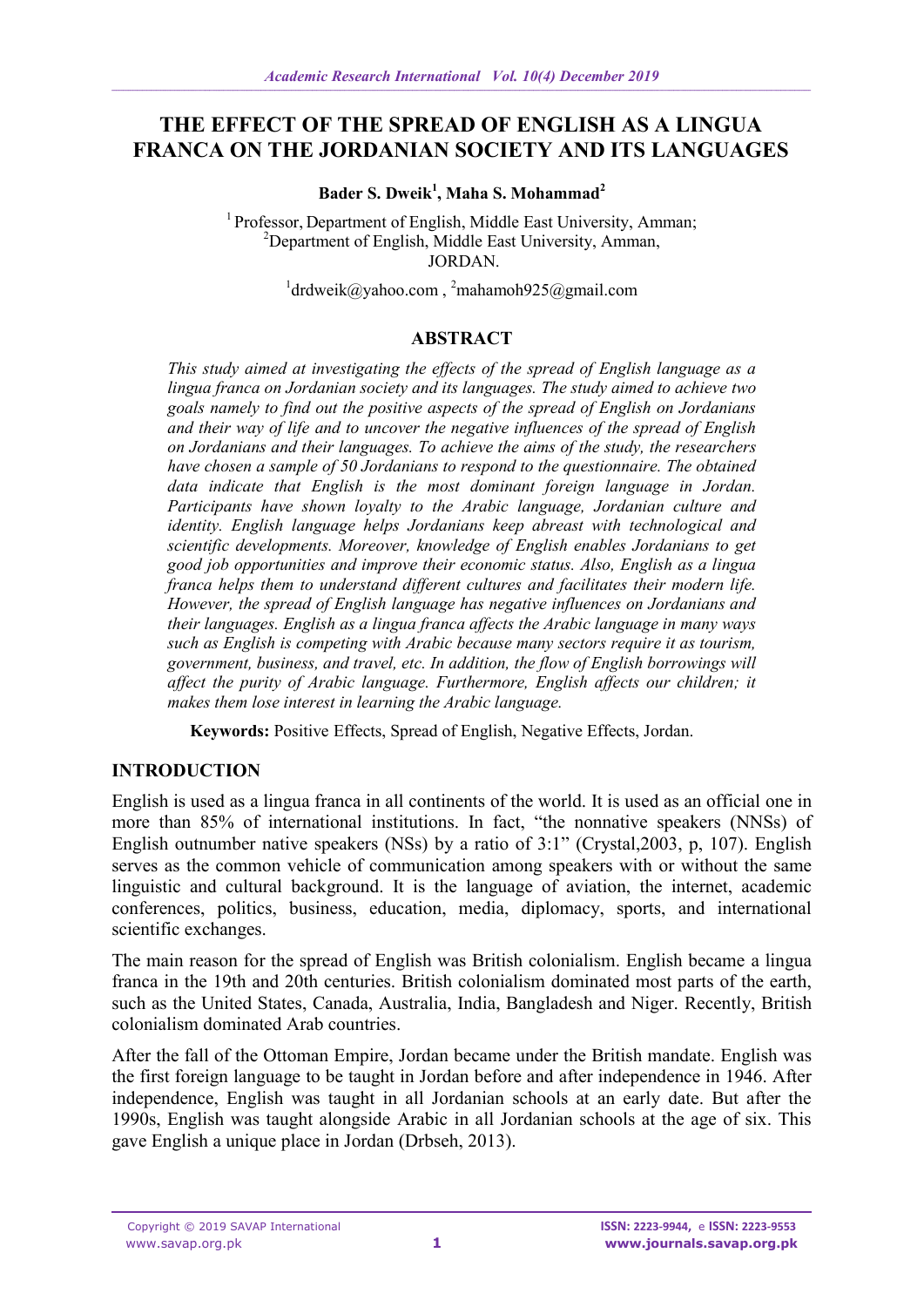However, Arabic language is both the official language and the language of communication in everyday life. English is the main foreign language, especially in business and commerce. Also, English is taught at public and private schools and it is widely understood by the upper and middle classes. English has a co-official status in the education sector; almost all university- level classes are held in English and all public and private schools teach English along with standard Arabic (Dweik,1986).

Globalization is a double-edged sword that helps unite and connect people all over the world, but it also threatens to lose the identity and culture of individuals. The global language phenomenon is of interest to many linguists due to its significance and influence on people and their languages. English language has become a global language, because it has spread all over the world. While some linguists believe that the spread of English language has positive effects, others believe it has negative effects on society and its languages.

In this age where the world becomes a small village as a result of the power of technology and the spread of English as a powerful global language, smaller languages may have been influenced negatively under this invasion. Since there is an intimate relationship between languages and their users, it is interesting to investigate this relationship and to find out the influence of language on society. Although there are many studies that have been conducted on this subject in many countries, studies conducted in Jordan are relatively scanty. This study may add new information which may help in filling the gap in literature. This study may benefit teachers, students, researchers, linguists, language scholars, language planners and any other individuals interested in the subject of English language. However, results of this study cannot be generalized to all Jordanians. They are limited to the sample and the instrument used in the research.

# **RESEARCH QUESTIONS**

The study raised the following questions in order to fulfill the objectives of the study:

- 1- What are the positive aspects of the spread of English on Jordanians and their way of life?
- 2- What are the negative influences of the spread of English on Jordanians and their languages?

# **REVIEW OF THEORETICAL LITERATURE**

Aktuna (1998) believes that there are consequences for the spread of English in Turkey, which indicate a need for language planning and policy making to teach English for the biggest number of students as possible as in Turkey to balance the unequal distribution of power and wealth. The Ministry of Education has a problem in finding enough qualified English language teachers to meet their demand. Also, The Ministry of Education must maintain and strengthen the Turkish role in the educational system in order to assist in the development of the national language. In contrast, there is a need to find alternatives to English borrowings to preserve the purity of the mother tongue.

Phillipson (2001) believes that the spread of English as a lingue franca unfairly benefits English-speaking countries and the developed world over the undeveloped world. In fact, knowing English gives one access to information, education, travel, and jobs. However, it is much easier for some to acquire English language because, they were either born in English speaking countries or they live in a developed country with a high-quality education system that can teach them English. For instance, someone born in Netherlands will be able to learn English more easily than someone born in Uganda. The reasons are the following: Netherlands has more education funding, better education materials, more technology, and better-trained teachers. This creates more opportunities for the Dutch, while Ugandans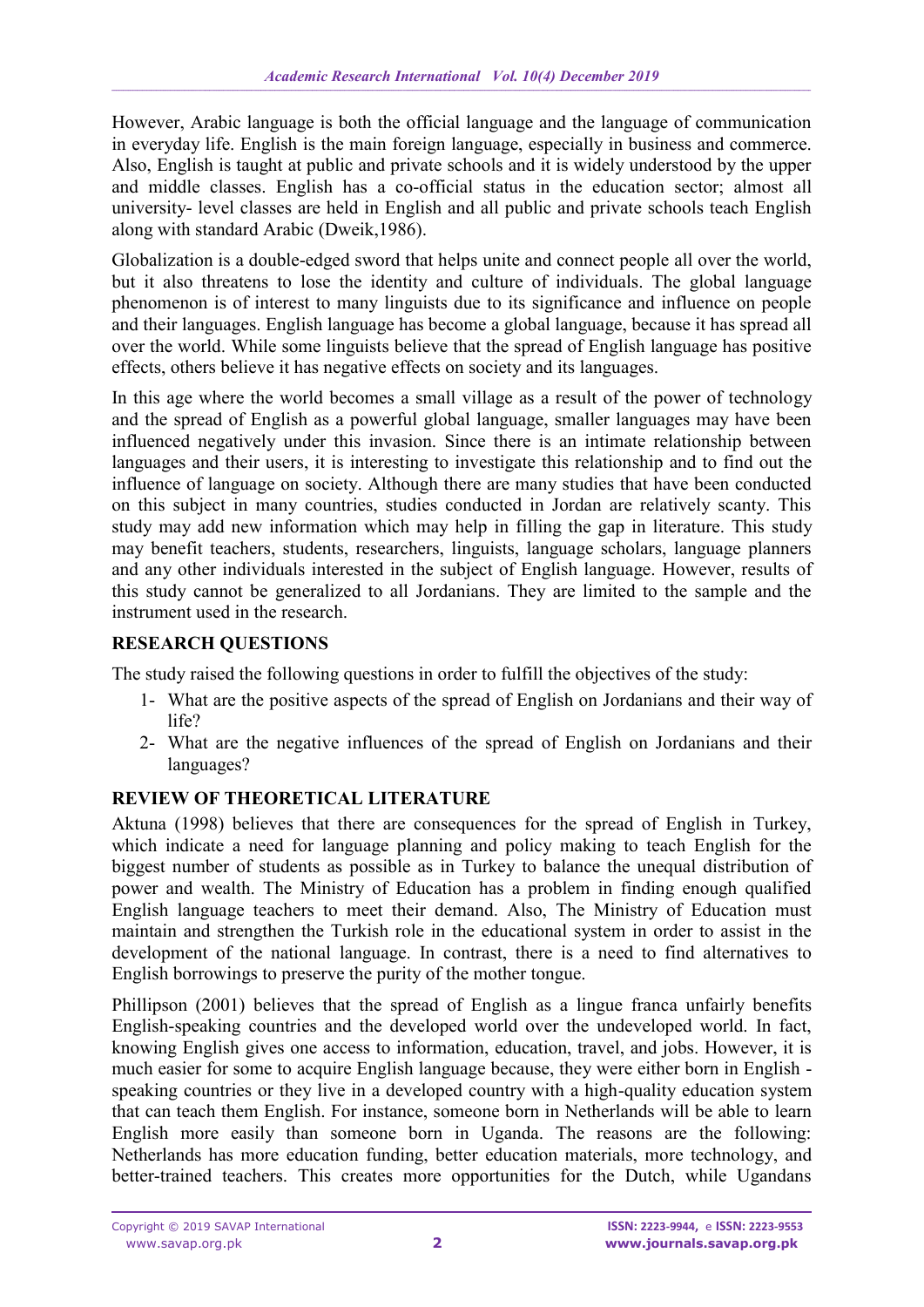remain stuck, their opportunities limited by their lack of English. This seems to add to world inequality, solidifying the gap between the developed and undeveloped world.

Crystal (2003) focuses on the factors that have assisted in spreading English as a lingua franca. He reported that information technology is considered as one of the factors that led to the spread of English as a lingua franca. He mentions that the information which is written on the internet 80% is written in English. So, people from all over the world need to know English to enable them to search for information on Google, and watch major broadcast networks, such as CNN or send an email to their business partner.

Brooke (2005) indicates that English is believed to open ways that local languages do not, owing to the fact that English is a lingua franca. For instance, in Mongolia there is a major drive to make English the primary foreign language in schools. The Mongolian prime minister reports that besides its communicative functions English is actually "a way of opening windows on the wider world". Brooke explains that learning English is very important. When people can speak English, they will have jobs in international companies and institutions and will earn high incomes. Thus, learning English as a foreign language can improve their lives.

Meanwhile, Drbseh(2013)reports that the spread of English in Jordan has affected education and mass media. The spread of English language as a lingua franca has increased the number of English learners in Jordan. Because English is considered a first priority, most jobs in Jordan require English from their employees or candidates. Sometimes, English is competing with Arabic because many English sectors require it as is the case in the tourism sector, foreign ministry, higher scientific study, business, airport, etc.

Shehu and Shittu (2015) mention that communication on the internet in English has many effects. One of these effects is reshaping many aspects as a lingua franca of the world's economies. Therefore, there is a need to be aware of the role of English and to exploit it for the benefit of business. Actually, there is a need for a good command of English to attract foreign investors or sell products abroad. The economic security of African countries depends on negotiation and marketing skills, this means that their effectiveness or otherwise in the global market may be determined by the extent to which their entrepreneurs possess a good command of English. Consequently, activity as well as better communication in English can boost economic prospects and open the doors to the world market.

# **REVIEW OF EMPIRICAL STUDIES**

Abu Hweij (2010) aimed to explore the effect of the spread of English language on the Arabic language, and the effect of the spread of Anglo-American culture and language on Jordanian culture, identity, economy and psychology. She investigated the impact of the spread of English on Arabic language and Jordanian culture. She used two instruments: semistructured interview questions and a university students' questionnaire. A sample that consisted of one hundred students from the Jordanian universities was selected to respond to the questionnaire. The sample used in the semi- structured interviews comprised of six university professors who expressed their willingness to participate. The study concluded that while Arabic language is influenced by the spread of the English language, Arabic culture is not directly affected. English language enjoys economic, social and scientific advantages. Eventually, the young generation perceives English language as an essential means for keeping pace with the requirements of the age of globalization. This might lead to a further marginalization of the Arabic language in the future in all vital fields of life.

Hopkyns (2014) aimed to analyze the attitudes and perceptions of female Emirati undergraduate students and female Emirati primary school teachers with regard to global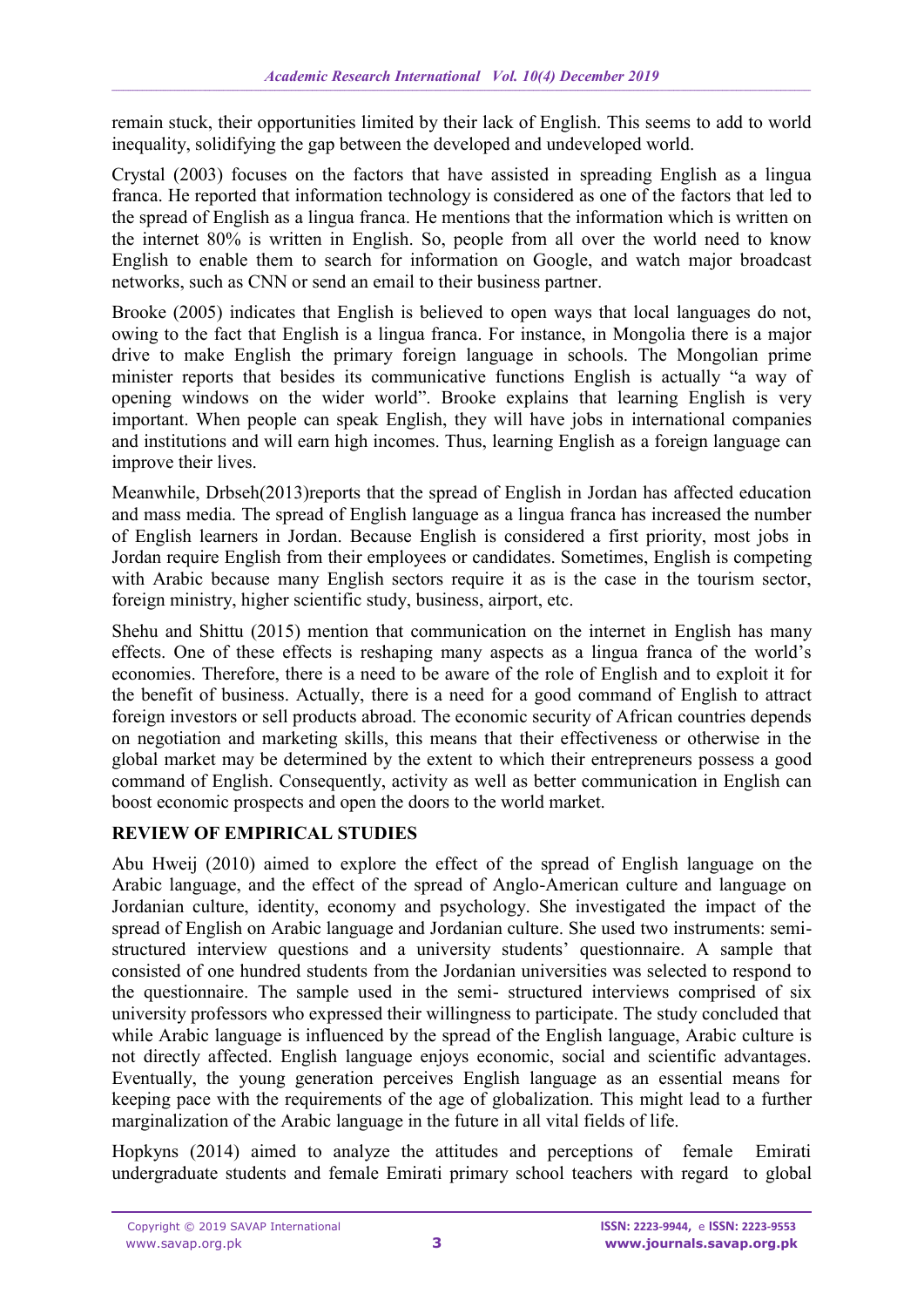English and its effects on local culture and identity. She used open-response questionnaires. The sample consisted of 35 undergraduates and twelve teachers. The results showed that 75% of the teachers had positive attitudes as they focused on the opportunities English brought, such as greater self-confidence and being able to communicate with a range of nationalities. The undergraduates and teachers had similar perspectives toward the effects of English on Emirati culture and identity. The results showed that 57% of undergraduates and 67% of teachers feel changes. These changes were both positive and negative with the latter category including 'Arabic loss', clothing and lifestyle changes' and 'desires to be like English nativespeakers'. It is clear that, the participants value the importance of English, concerns about its effects on their society were numerous, indicating the 'double-edged sword' nature of English as very much present.

Ke and Cahyani (2014) aimed to investigate something different: How English as a lingua franca online communication activities affects learners' belief of English, including their ideas of and attitude toward English native speakers, the cultures behind English language, and their identity and relationship with English. The data included questionnaires conducted before and after the experiences, students' correspondence records, messages they left in the online exchange forums, students' reflections after each semester, and students' retrospective interviews after the experience. The sample consisted of 58 Taiwanese students and 48 Indonesian students participated in the two-semester project using English as a lingua franca. Results indicated that although most students' beliefs about English remain consistent with the traditional NS-based ELT paradigm, students cared less about grammar after using English as a lingua franca in their written communication. Students gained confidence and started to perceive English as a language they may be able to use.

Poggensee (2016) aimed to establish a better understanding of the effects of globalization in both countries by focusing on the increasing use of the English language. He investigated the Effects of Globalization on English Language Learning in Senegal and the United States. He conducted a literature review, observations, and ethnographic interviews.The sample used in the interviews consisted of students who were learning English at the university level, and were part of the middle to upper class. The results of the study concluded that the negative effects were on the first languages observed by English learners in Senegal and the United States. On the other hand, there are positive effects. Students in Senegal expressed their motivation to learn English as a lingua franca to reach out to people from all over the world who also speak English as a foreign language. However, students interviewed in the United States had a strong desire to be assimilated in the language and culture of the United States.

Hopkyns (2017) aimed to investigate the effects of global English on the cultural identity of UAE students and teachers. Three distinct participant groups were chosen to respond a questionnaire. All of them were working or studying at a large state university in the UAE's capital, Abu Dhabi. The researcher used open-response questionnaires, focus groups and the researcher's research journal. Findings from this study revealed differing views concerning English and Arabic. While English was associated with the wider world, education, future careers and global communication, Arabic was connected to religion, home life, traditions and the region of the Middle East. The majority of Emirati participants held positive views towards English, seeing it as important, necessary and enabling. Concerns were raised throughout the study over its dominance in multiple domains, including education, and its effects on the Arabic language and local culture, especially for the next generation. The study revealed that Emirati cultural identities were complex, multifaceted and at times conflicting. Hybridity in identity construction was prominent in terms of differentiated bilingualism, code switching and use of an informal creative written language combining English and Arabic, known as 'Arabizi'. In terms of teaching preferences, native-speaker English teachers were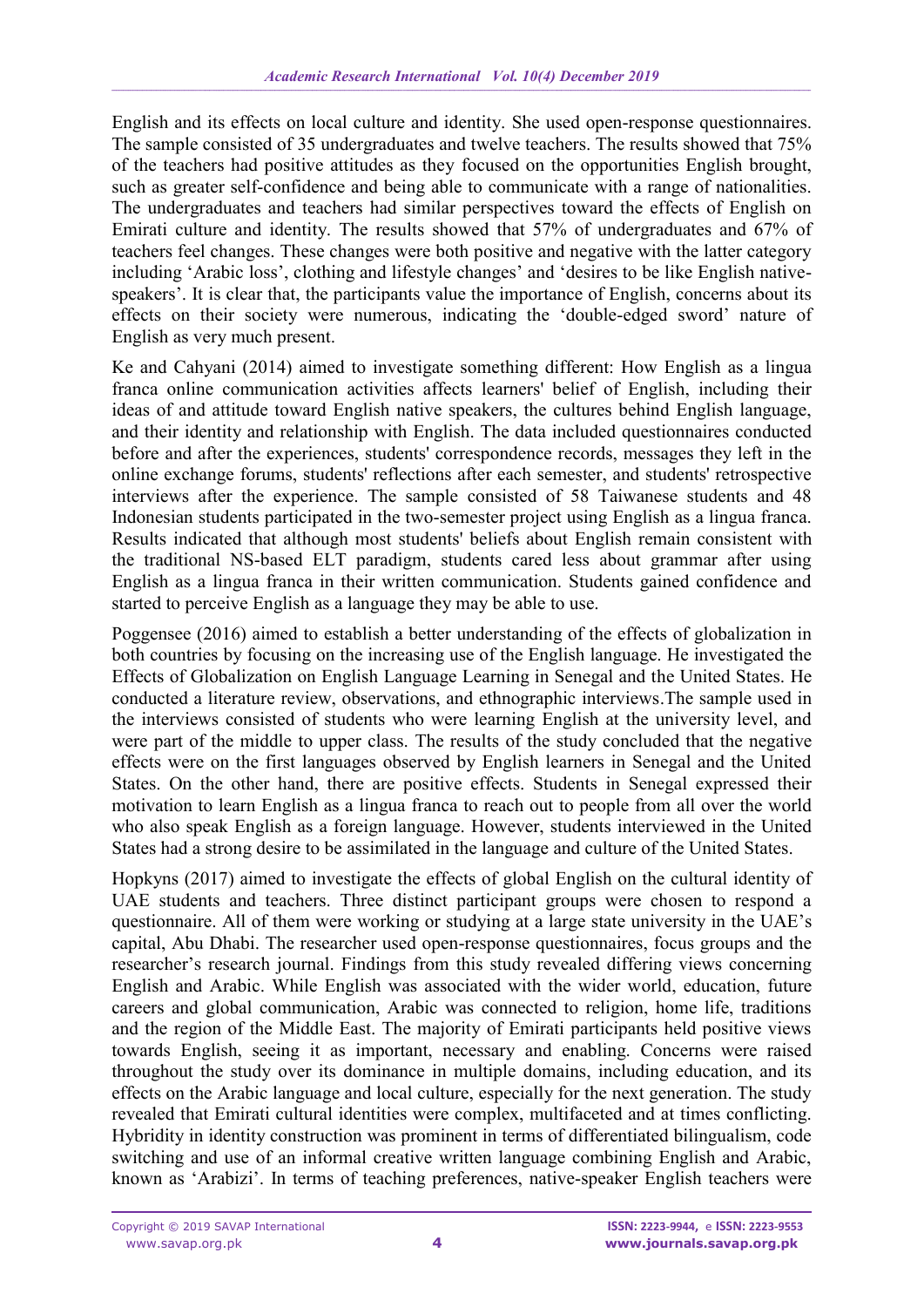favoured, along with a marked interest in learning about western culture as part of an English course.

## **METHODOLOGY**

#### **Sample of the Study**

The population of the study consisted of Jordanian citizens who responded to the questionnaire. The sample represented Jordanians who live in the city of Amman. It included students, employees, men, women, educated and people of all ethnic background. From this population the researcher selected a sample of (50) Jordanians to respond to the questionnaire, during the second semester 2018/2019. The demographic background information about the participants' general background included data such as gender, age, education, level of learning English, occupation and marital status. The demographic characteristics of the sample are shown in the table (1) below:

| Gender                           |                                      |                |                 |                |          |        |               |         |      |  |  |  |
|----------------------------------|--------------------------------------|----------------|-----------------|----------------|----------|--------|---------------|---------|------|--|--|--|
|                                  | Males                                | Females        |                 |                |          |        |               |         |      |  |  |  |
|                                  |                                      | 27             |                 |                |          |        |               |         |      |  |  |  |
| Age                              |                                      |                |                 |                |          |        |               |         |      |  |  |  |
| less than 20                     |                                      | 20-29          | 30-39           |                | 40-49    | 50-59  | 60 and above  |         |      |  |  |  |
| 2                                |                                      | 30             | 13              |                | 3        |        |               |         |      |  |  |  |
| <b>Education</b>                 |                                      |                |                 |                |          |        |               |         |      |  |  |  |
|                                  | Diploma                              |                | Bachelor degree |                |          |        | Master degree |         |      |  |  |  |
|                                  | 6                                    |                | 29              |                |          |        | 15            |         |      |  |  |  |
| <b>Level of learning English</b> |                                      |                |                 |                |          |        |               |         |      |  |  |  |
|                                  | Intermediate<br>Advanced<br>Beginner |                |                 |                |          |        |               |         |      |  |  |  |
|                                  | 3                                    |                |                 | 30             |          |        | 17            |         |      |  |  |  |
|                                  |                                      |                |                 | Occupation     |          |        |               |         |      |  |  |  |
| Stude                            | Administrati                         | Housewife      | Teac            | Traine         | Translat | Cashie | Pharmacist    | Engi    | Driv |  |  |  |
| nt                               | ve officer                           |                | her             | r              | or       | r      |               | neer    | er   |  |  |  |
| 25                               | 13                                   | $\overline{2}$ | $\overline{2}$  | $\overline{2}$ |          |        | 1             |         |      |  |  |  |
| <b>Marital Status</b>            |                                      |                |                 |                |          |        |               |         |      |  |  |  |
| Single<br>Engaged                |                                      |                |                 |                | Married  |        | Divorced      | Widowed |      |  |  |  |
|                                  | 25                                   |                | 20              |                |          | 2      |               |         |      |  |  |  |
| $Total = 50$                     |                                      |                |                 |                |          |        |               |         |      |  |  |  |

#### **Instruments**

In this study the researchers used a questionnaire for collecting data. It aimed at exploring the influences of the spread of English on the Jordanian society, languages and culture. A fivepoint Likert scale was used for the subjects' responses on the statements. The respondents were asked to respond to the statements showing if they strongly agree, agree, undecided, disagree, strongly disagree. The questionnaire consisted of the following sections: the first section started with demographic data about the participants. The second section dealt with the positive effects of the spread of English language on Jordanian society and culture. The third section dealt with the negative influences of the spread of English language on Jordanian languages.

## **RESULT AND DISCUSSION**

#### **Question One**

1- What are the positive aspects of the spread of English on Jordanians and their way of life?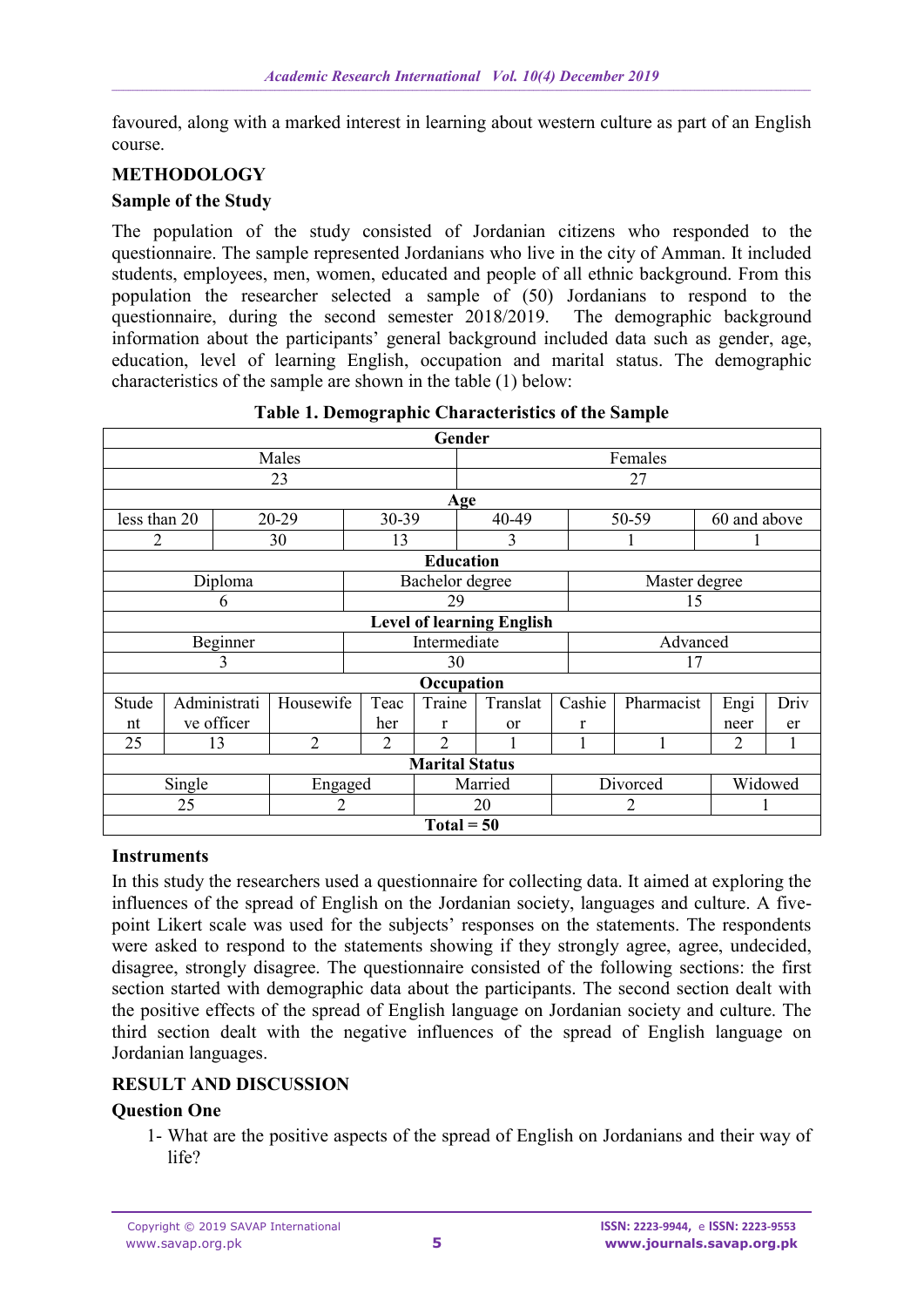| <b>Statement</b>                                                                                                   |    | Ag            | Un             | Dis            | SDi            |        | Level<br>of<br>Acceptance |  |
|--------------------------------------------------------------------------------------------------------------------|----|---------------|----------------|----------------|----------------|--------|---------------------------|--|
|                                                                                                                    |    | $\frac{0}{0}$ | $\frac{0}{0}$  | $\frac{0}{0}$  | $\frac{0}{0}$  | Mean   |                           |  |
| 1-English gives Jordanians general knowledge about<br>science and technology.                                      | 24 | 54            | 16             | 2              | $\overline{4}$ | 3.9200 | High                      |  |
| 2 – English is important because knowledge of<br>English allows us to earn higher incomes.                         | 36 | 48            | 12             | $\overline{2}$ | $\overline{2}$ | 4.1400 | High                      |  |
| 3-Most jobs in Jordan require the use of English.                                                                  |    | 40            | 8              | $\overline{2}$ | $\overline{2}$ | 4.3000 | High                      |  |
| 4- English opens windows on the wider world that<br>local languages do not, because English is a lingua<br>franca. |    | 48            | $\overline{2}$ | $\overline{4}$ | $\overline{2}$ | 4.2800 | High                      |  |
| 5- English is important in communication with<br>foreigners from all over the world.                               | 64 | 30            | 4              |                | $\overline{4}$ | 4.4600 | High                      |  |
| 6- English is a language we need to use in<br>international businesses and trades.                                 | 50 | 40            | $\overline{4}$ | $\overline{4}$ | $\overline{2}$ | 4.3400 | High                      |  |
| 7-Knowledge of English attracts foreign investors in<br>Jordan.                                                    | 34 | 40            | 24             |                | $\overline{2}$ | 4.0200 | High                      |  |
| 8- English is needed in aviation and travel.                                                                       | 56 | 32            | 6              | $\overline{2}$ | $\overline{4}$ | 4.3200 | High                      |  |
| 9-English is needed to boost our economic prospects<br>and open the doors to the world market.                     | 36 | 50            | 10             |                | $\overline{4}$ | 4.1400 | High                      |  |
| 10- Knowledge of English helps Jordanians to<br>understand different cultures                                      | 30 | 40            | 20             | 8              | $\overline{2}$ | 3.8600 | High                      |  |
| 11-Knowledge of English is essential in the<br>development of<br>Jordan at all levels.                             | 32 | 42            | 16             | 8              | $\overline{2}$ | 3.9400 | High                      |  |
| 12- Knowledge of English is necessary in using the<br>internet.                                                    | 48 | 26            | 12             | 12             | $\overline{2}$ | 4.0400 | High                      |  |
| 13- Knowledge of English facilitates our modern life.                                                              | 28 | 50            | 16             | 2              | 4              | 3.9600 | High                      |  |

## **Table 2. Percentages and Means Concerning the Positive Aspects of the Spread of English Language on Jordanians and Their Way of Life**

**Where SA= Strongly Agree, Ag = Agree, Un= Undecided, Dis =Disagree and SDi = Strongly Disagree.**

The level of Acceptance in table (2) was determined through the following equation:

Interval Width= maximum point – minimum point ∕number of levels

- $\bullet$  Low level Effect= from 1 to 2.33
- $\bullet$  Medium level Effect= from 2.34 to 3.67
- $\bullet$  High level Effect = from 3.68 to 5

Results of the first question reported above in table (2) indicate the positive effects of the spread of English language on the Jordanian society, culture and their way of life. The level of acceptance of all statements is high. These results indicate that the participants completely agree that the spread of English on the Jordanian society, culture and their way of life is positive. For example; statements (2, 3 and 6) as shown in table (2) indicate that the respondents believe that knowledge of English allows them to earn higher incomes, since most jobs in Jordan require the use of English. Also, they believe that English is used in international businesses and trades. These findings are in line with Brooke (2005),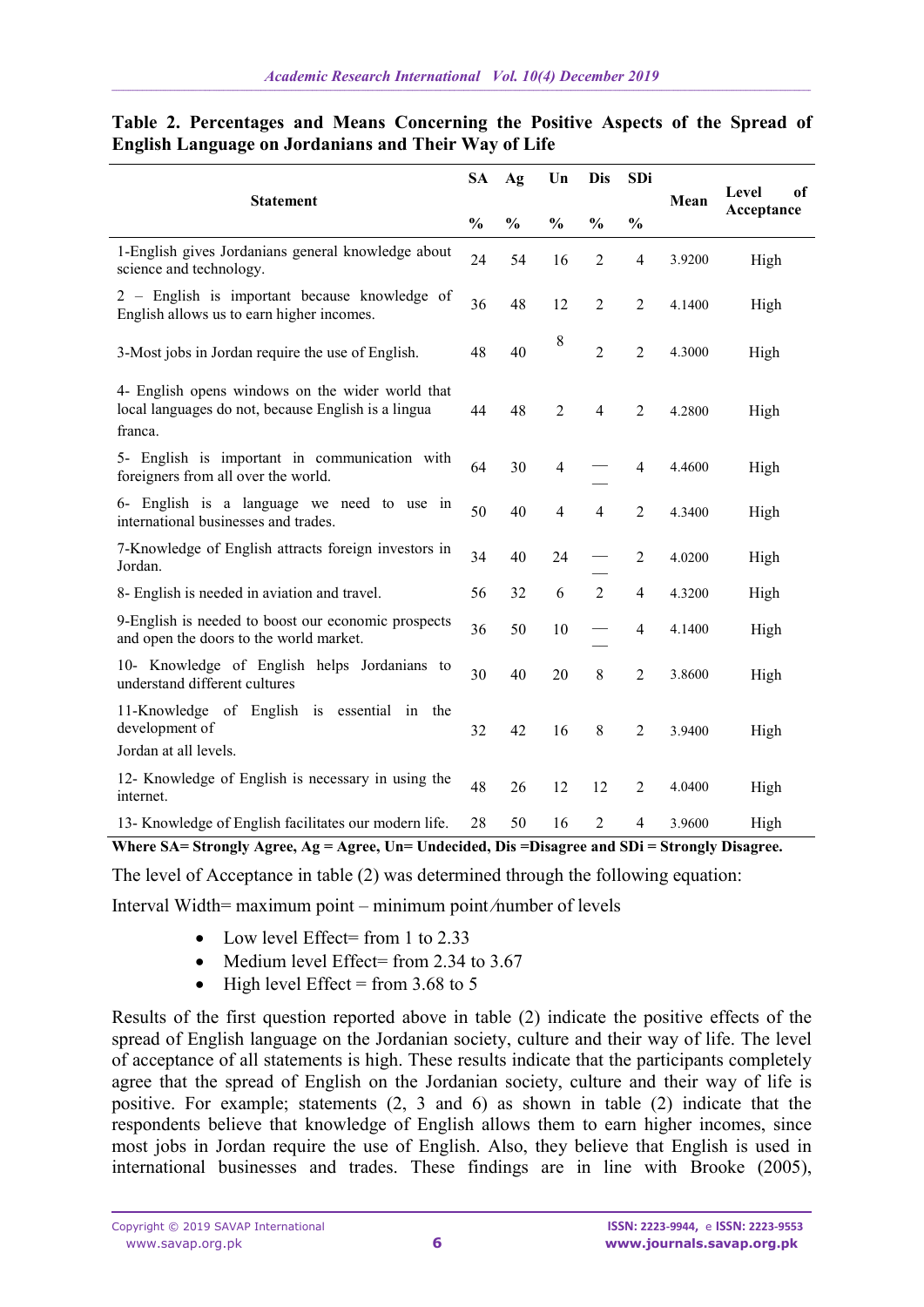Drbseh(2013) and Shehu and Shittu (2015) who asserted that knowledge of English allows people to earn higher incomes because knowledge of English gives people opportunities to work at international companies. In fact, there is a need for a good command of English to attract foreign investors or sell products abroad.

Similarly; statements (5, 8) show that the respondents believe that English is important in communication and aviation. These results agree with Drbseh(2013), Zikmundova (2016) who reported that the spread of English has positive effects on people from all over the world their communities, cultures and lifestyle, since there is a need for a global language to enable people from all over the world to communicate with each other. So, there is a need for a unified language to enable passengers to communicate with pilots of different language backgrounds. Eventually, English has become a lingua franca used during the management of air and sea transport.

Likewise, statement (12) indicates that the respondents believe that knowledge of English is necessary in using the internet. These results are in agreement with Crystal (2003) Zikmundova (2016) and Melitz (2018) who showed that Knowledge of English enables people to search for information on the internet. Because the internet was in English until September1999 allowed the internet in other languages. Moreover, the information which is written on the internet 80% is written in English. So, people from all over the world need to know English to enable them to search for information on the internet.

## **Question Two**

Results of the second question related to the negative influences of the spread of English on Jordanians and their languages are reported in Table 3 below:

| <b>Statement</b>                                                                                                             |    | Ag            | Un            | <b>Dis</b>    | SDi            | Mean   | Level of<br>Acceptance |  |
|------------------------------------------------------------------------------------------------------------------------------|----|---------------|---------------|---------------|----------------|--------|------------------------|--|
|                                                                                                                              |    | $\frac{0}{0}$ | $\frac{0}{0}$ | $\frac{0}{0}$ | $\frac{0}{0}$  |        |                        |  |
| 1-English as a lingua franca affects the Arabic<br>language in many ways.                                                    |    | 52            | 8             | 16            |                | 3.8800 | High                   |  |
| 2- Jordanians use English at the expense of<br>their mother tongue.                                                          |    | 28            | 38            | 18            |                | 3.4600 | Medium                 |  |
| 3- English in Jordan represents the western<br>dominance and colonialism.                                                    | 10 | 26            | 36            | 24            | $\overline{4}$ | 3.1800 | Medium                 |  |
| 4- English is competing with Arabic because<br>many sectors require it as tourism, government,<br>business, and travel, etc. |    | 42            | 22            | 6             | 6              | 3.7200 | High                   |  |
| 5- English makes us deny part of our Jordanian<br>identity.                                                                  | 6  | 26            | 12            | 38            | 18             | 2.6400 | Medium                 |  |
| 6- Arabic and other languages are endangered<br>by the spread of English language.                                           | 16 | 32            | 16            | 26            | 10             | 3.2200 | Medium                 |  |
| English creates a feeling that Arabic<br>7-<br>language is less significant and inferior to<br>English language.             | 12 | 28            | 22            | 34            | $\overline{4}$ | 3.1000 | Medium                 |  |
| 8- English has negatively affected our values,<br>Jordanian culture and religious<br>traditions.<br>beliefs.                 | 10 | 22            | 28            | 30            | 10             | 2.9200 | Medium                 |  |
| 9- The flow of English borrowings will destroy                                                                               | 26 | 40            | 10            | 24            |                | 3.7000 | High                   |  |

## **Table 3. Percentages and Means Concerning the Negative Influences of the Spread of English Language on Jordanians and Their Languages**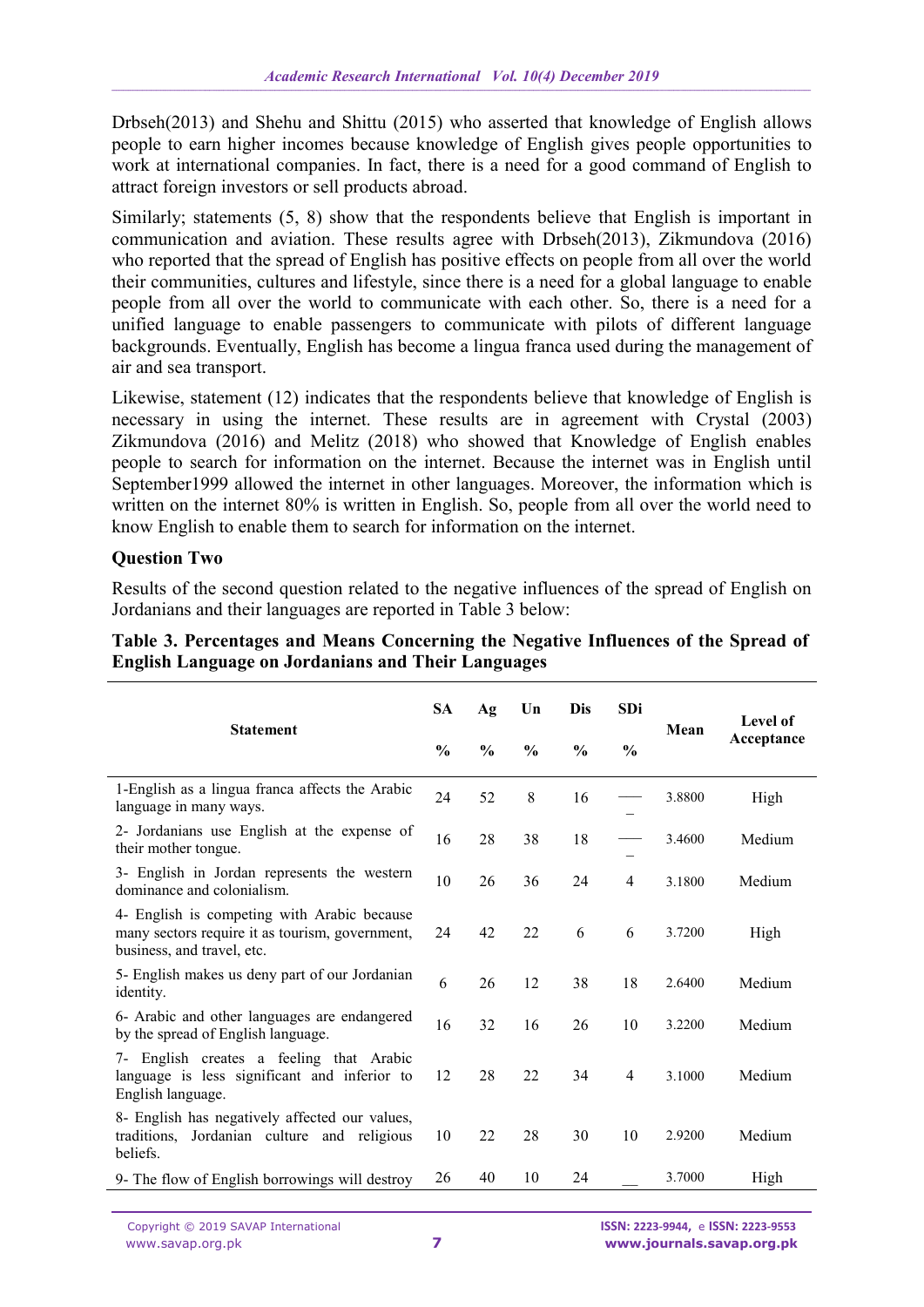| the purity of our language.                                                                            |    |    |    |    |                |        |        |  |
|--------------------------------------------------------------------------------------------------------|----|----|----|----|----------------|--------|--------|--|
| 10-English prevents Arabic from becoming a<br>means of communication for science<br>and<br>technology. | 26 | 34 | 18 | 14 | 8              | 3.5600 | Medium |  |
| 11- English affects our children. It makes them<br>lose interest in learning the Arabic language.      | 36 | 30 | 18 | 16 |                | 3.8600 | High   |  |
| 12 - English is superior to Arabic because the<br>Arabs are weak and the west is powerful.             | 12 | 26 | 24 | 28 | 10             | 3.0000 | Medium |  |
| 13- The flow of English cultural values i.e.<br>food, clothes, behaviors threatens our society.        | 18 | 38 | 32 | 12 |                | 3.6200 | Medium |  |
| 14- Jordanians who do not know English will<br>not get better jobs in Jordan.                          | 26 | 32 | 24 | 16 | $\mathfrak{D}$ | 3.6400 | Medium |  |

**\*Where SA= Strongly Agree, Ag = Agree, Un= Undecided, Dis =Disagree and SDi = Strongly Disagree.**

Results of the second question reported above in table (3) indicate the negative influences of the spread of English on Jordanians and their languages. The level of acceptance of most statements is medium. These results indicate that most participants partially agree that the spread of English on Jordanians and their languages is negative. For example; statements (4 and 14) as shown in table (3) indicate that the respondents believe that English is competing with Arabic because many sectors require it as tourism, government, business and so on. Hence, English language is a double-edged sword. Actually, English has both positive and negative impacts on Jordanian society. These findings are in line with Drbseh(2013) who confirmed that knowledge of English is required for employment. Also, the participants think that knowledge of English enables Jordanians to get good jobs in Jordan. However, if they do not have knowledge of English, they will not get good jobs in Jordan.

As for, statement (5)it indicates that the respondents do not believe that English makes us deny part of our Jordanian identity. These findings contrast with Hopkyns (2014) and Hopkyns (2017) who revealed that Emirati cultural identities were complex, multifaceted and at times conflicting. Hybridity in identity construction was prominent in terms of differentiated bilingualism, code switching. Also, her studies revealed the changes were both positive and negative with the latter category including 'Arabic loss', clothing and lifestyle changes' and 'desires to be like English native-speakers'. It is clear that, the spread of English influenced Emiratis, their identity. But it did not affect the Jordanians and their identity.

Likewise, statements (6,9 and 10) indicate that the respondents believe that Arabic and other languages are endangered by the spread of English language. These results are in agreement with House (2003) who considered English as a lingua franca in Europe is a killer language that 'kills' a mother tongue. People speak English at the expense of their mother tongue. The respondents think that the flow of English borrowings will destroy the purity of their language. In addition to, English prevents Arabic from becoming a means of communication for science and technology. These results are in agreement with Aktuna (1998) who emphasized that Turkish linguists and some nationalists worry about the purity of the Turkish language, because they think that if the influx of English borrowings continues in Turkish society, it will destroy the purity of their language. It also prevents Turkish language from developing into a means of communication for science and technology.

Statement (8) indicates that the respondents do not believe that English has negatively affected our values, traditions, Jordanian culture and religious beliefs. Such results are consistent with Abu Hweij (2010) who concluded that Arabic language is influenced by the spread of the English language, Arabic culture is not directly affected. English language enjoys economic, social and scientific advantages. Eventually, the young generation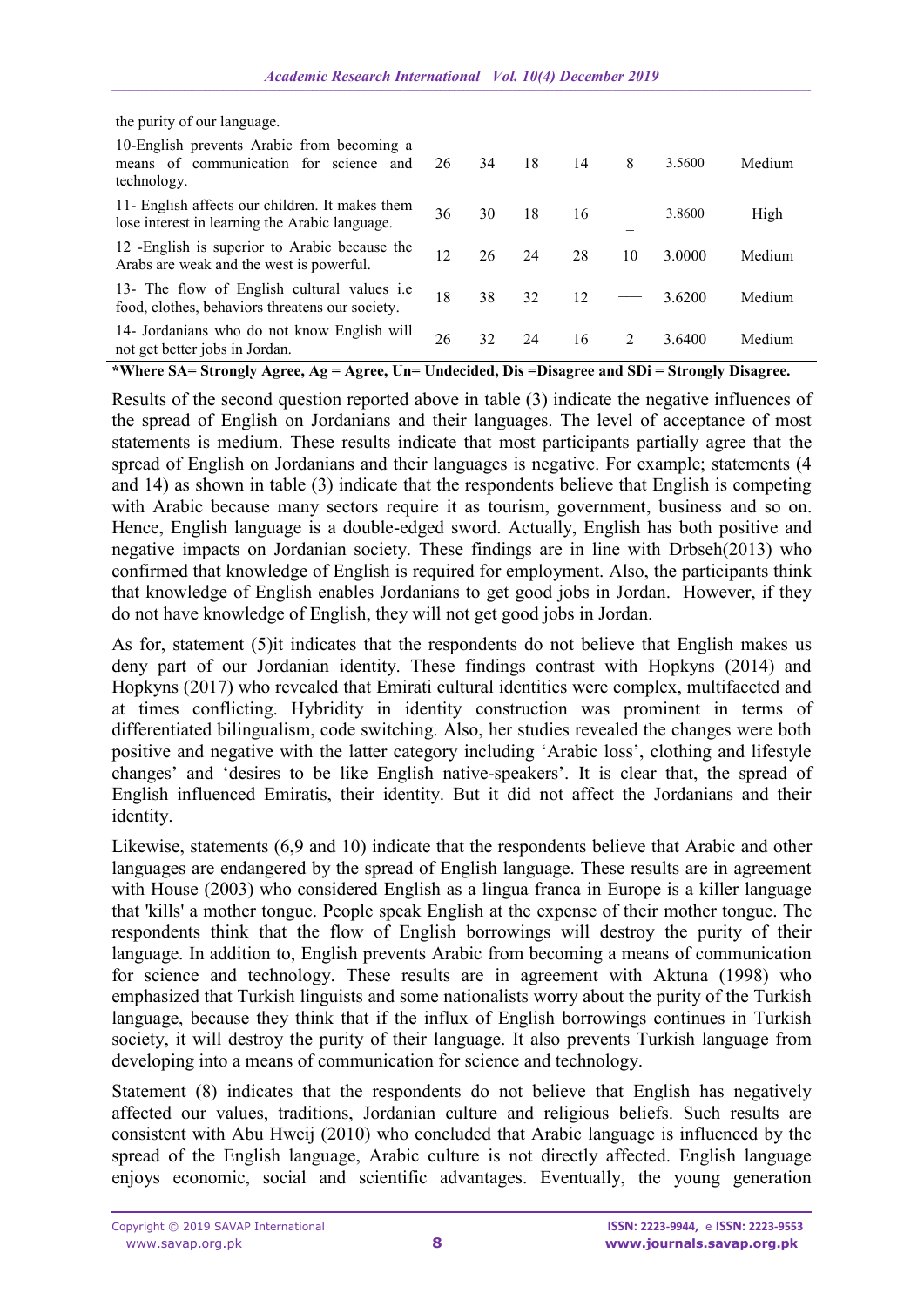perceives English language as an essential means for keeping pace with the requirements of the age of globalization. This might lead to a further marginalization of the Arabic language in the future in all vital fields of life. These results disagree with Hopkyns (2017) who revealed differing views concerning English and Arabic. While English was associated with the wider world, education, future careers and global communication, Arabic was connected to religion, home life, traditions and the region of the Middle East. The majority of Emirati participants held positive views towards English, seeing it as important, necessary and enabling. Concerns were raised throughout the study over its dominance in multiple domains, including education, and its effects on the Arabic language and local culture, especially for the next generation.

## **CONCLUSIONS**

The obtained data indicate that English is the most dominant foreign language in Jordan. And that the spread of English language does not practically threaten Arabic. Participants have shown loyalty to the Arabic language, Jordanian culture and identity. Learning English is essential in Jordan because English language helps Jordanians keep abreast with technological and scientific developments. Moreover, knowledge of English enables Jordanians to get good job opportunities and improve their economic status. Also, English as a lingua franca helps Jordanians to understand different cultures and facilitates their modern life. However, the spread of English language has negative influences on Jordanians and their languages. English as a lingua franca affects the Arabic language in many ways such as English is competing with Arabic because many sectors require it as tourism, government, business, and travel, etc. In addition, the flow of English borrowings will affect the purity of Arabic language. Furthermore, English affects our children; it makes them lose interest in learning the Arabic language.